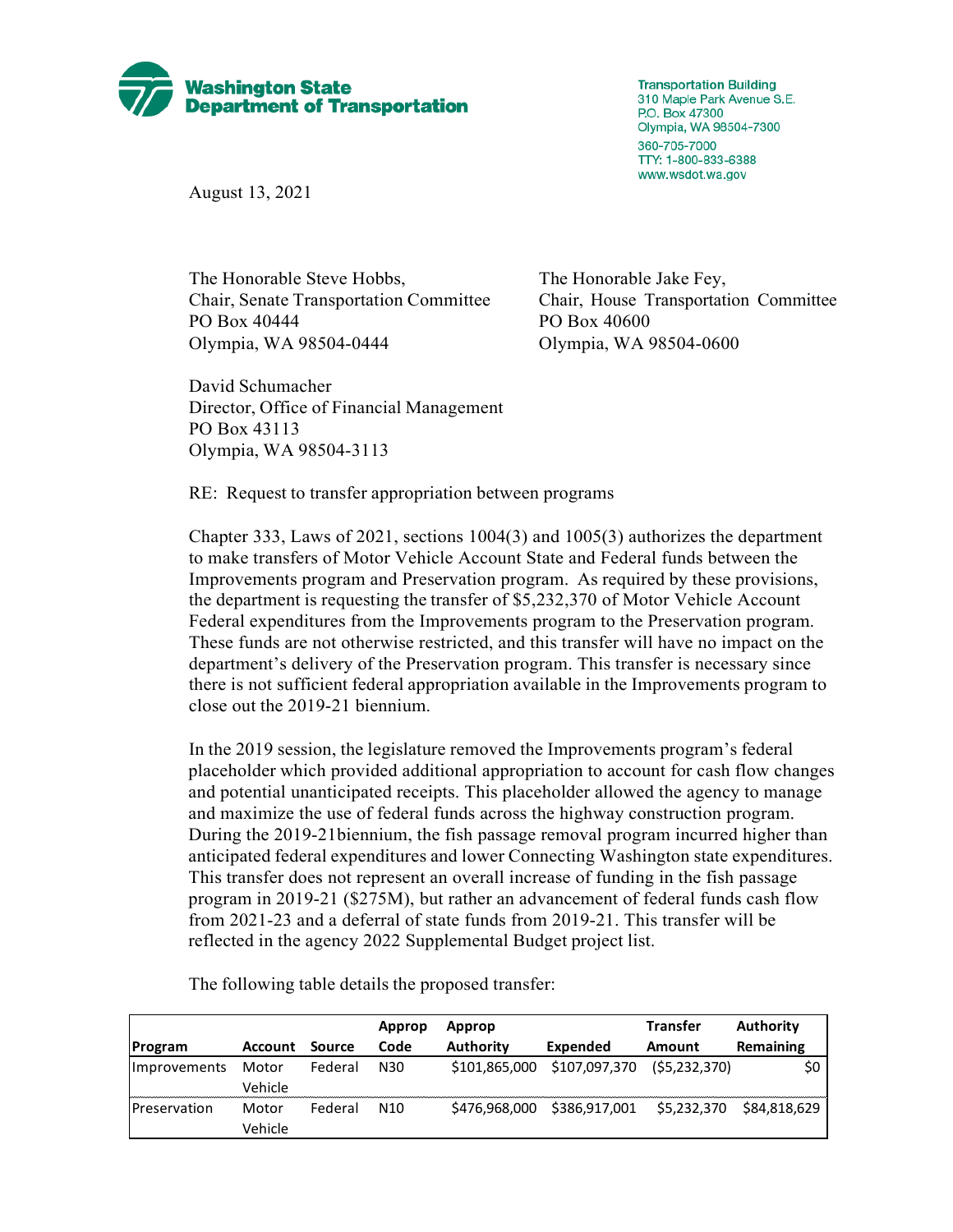Director Schumacher, Senator Hobbs, Representative Fey Transfer from Program P to Program I August 13, 2021 Page 2

If no concerns are raised within 10 days of receipt of this request, the department will initiate this transfer utilizing the authority provided in Chapter 333, Laws of 2021, sections 1004(3) and 1005(3), see attachment.

Please contact me at (360) 705-7401 or vaughnd@wsdot.wa.gov if you have questions or need additional information. Thank you for your consideration.

Sincerely,

*[Signature on File]*

Doug Vaughn, Chief Financial Officer

DV:dc

cc: Erik Hansen, OFM Ruth Roberson, OFM Erica Bramlet, STC Megan McPhaden, HTC